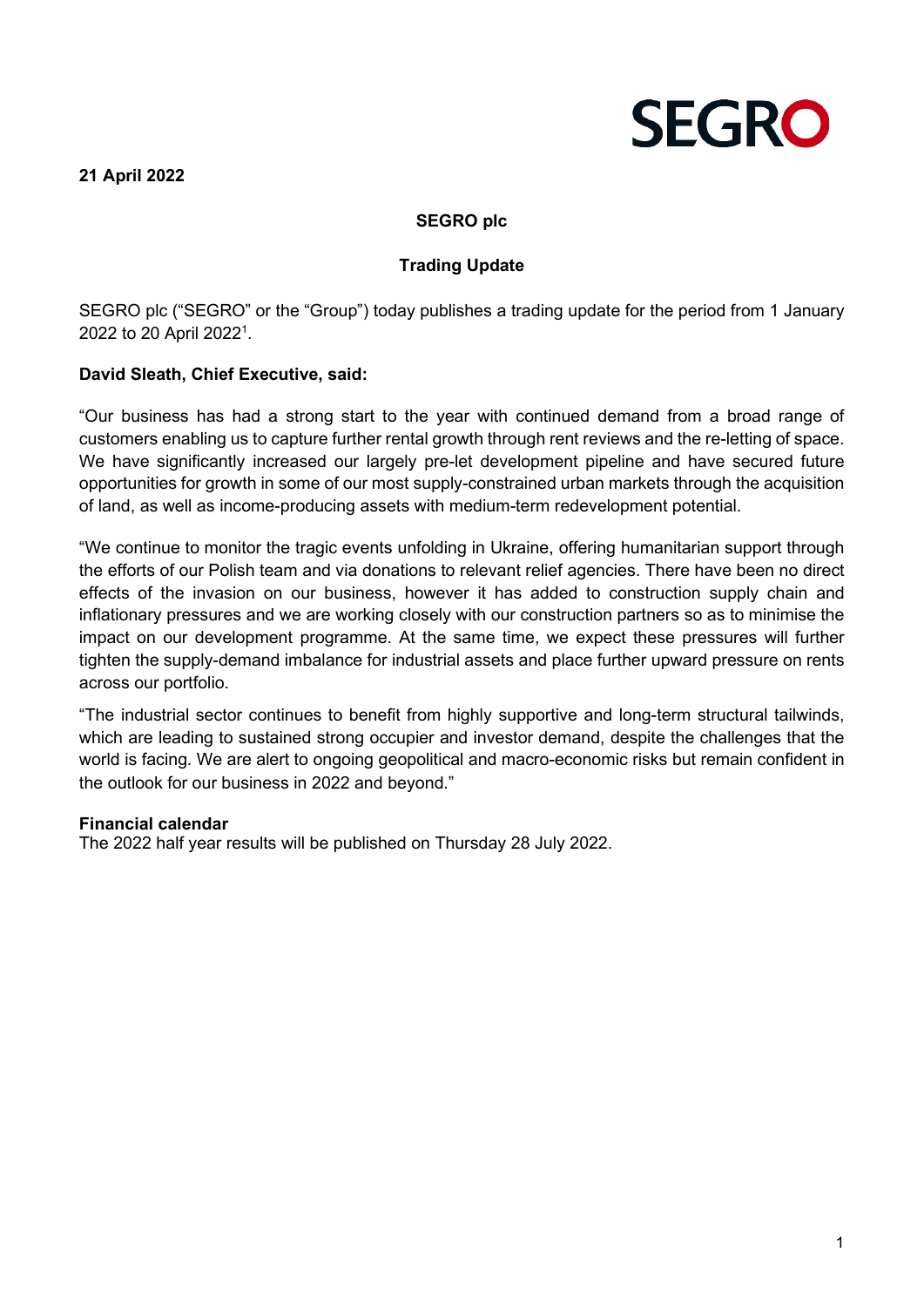|                                                                                                                                                                                                                                                                                                                                               | Q1 2022                            | Q1 2021                          |  |  |
|-----------------------------------------------------------------------------------------------------------------------------------------------------------------------------------------------------------------------------------------------------------------------------------------------------------------------------------------------|------------------------------------|----------------------------------|--|--|
| ACTIVE ASSET MANAGEMENT CAPTURING RENTAL GROWTH AND GROWING THE<br><b>RENT ROLL (see Appendix 1):</b>                                                                                                                                                                                                                                         |                                    |                                  |  |  |
| Good progress in capturing accumulated reversion in the portfolio through rent reviews and renewals and<br>continued strong lettings performance.                                                                                                                                                                                             |                                    |                                  |  |  |
| Total new headline rent <sup>2</sup> signed during the period $(f.m)$<br>Pre-lets signed during the period (£m)<br>Uplift on rent reviews and renewals (%)<br>Vacancy rate (%)                                                                                                                                                                | 25<br>11<br>23                     | 18<br>11<br>12                   |  |  |
| Customer retention (%)                                                                                                                                                                                                                                                                                                                        | 3.3<br>79                          | 4.4<br>82                        |  |  |
| <b>FURTHER ACQUISITIONS TO SECURE POTENTIAL FUTURE GROWTH:</b>                                                                                                                                                                                                                                                                                |                                    |                                  |  |  |
| Capital investment continues to focus on development and acquisition of assets with opportunities for future<br>growth, as well as sourcing land and assets with short-term income and redevelopment potential to extend<br>our development pipeline. Development capex for 2022, including infrastructure, expected to be c.£700<br>million. |                                    |                                  |  |  |
| Development capex (£m)                                                                                                                                                                                                                                                                                                                        | 151                                | 143                              |  |  |
| Acquisitions <sup>3</sup> (£m)<br>Disposals $3$ (£m)                                                                                                                                                                                                                                                                                          | 175<br>73                          | 37                               |  |  |
| <b>EXECUTING AND GROWING OUR DEVELOPMENT PIPELINE:</b>                                                                                                                                                                                                                                                                                        |                                    |                                  |  |  |
| Development programme has grown significantly since year end with 1.4 million sq m of space, equivalent<br>to £108 million of new rent, under construction or in advanced discussions.                                                                                                                                                        |                                    |                                  |  |  |
| Development completions:<br>Space completed (sq m, at 100%)<br>Potential rent (£m, at share) (Rent secured, %)<br>Current development pipeline potential rent (£m) (Rent secured, %)<br>Near-term development pipeline potential rent (£m)                                                                                                    | 121,900<br>3(100)<br>73 (63)<br>35 | 14,200<br>1(86)<br>67 (71)<br>20 |  |  |
|                                                                                                                                                                                                                                                                                                                                               | 31 Mar 22                          | 31 Dec 21                        |  |  |
|                                                                                                                                                                                                                                                                                                                                               |                                    |                                  |  |  |
| BALANCE SHEET POSITIONED TO SUPPORT FURTHER DEVELOPMENT-LED GROWTH<br> Issuance of €1.15 billion Green bonds during the period at a blended coupon of 1.5 per cent helped to<br>strengthen the balance sheet and maintain low average cost of debt.                                                                                           |                                    |                                  |  |  |
| Net debt (£bn)                                                                                                                                                                                                                                                                                                                                | 4.4                                | 4.2                              |  |  |
| Cost of debt (%)                                                                                                                                                                                                                                                                                                                              | 1.6                                | 1.5                              |  |  |
| $LTV4$ (%)                                                                                                                                                                                                                                                                                                                                    | 24                                 | 23                               |  |  |
| Cash and available facilities (£bn)                                                                                                                                                                                                                                                                                                           | 1.9                                | 1.1                              |  |  |

 $1$  In this statement, space is stated at 100 per cent, whilst financial figures are stated reflecting SEGRO's share of joint ventures. Financial figures are stated for the period to, or at, 31 March unless otherwise indicated. The exchange rate applied is €1.19:£1 as at 31 March 2022.

 $2$  Headline rent is annualised gross passing rent receivable once incentives such as rent free periods have expired.

<sup>3</sup> Includes both assets and land

<sup>4</sup> Based on values at 31 December 2021, adjusted for acquisitions, disposals and other capital expenditure during the first quarter.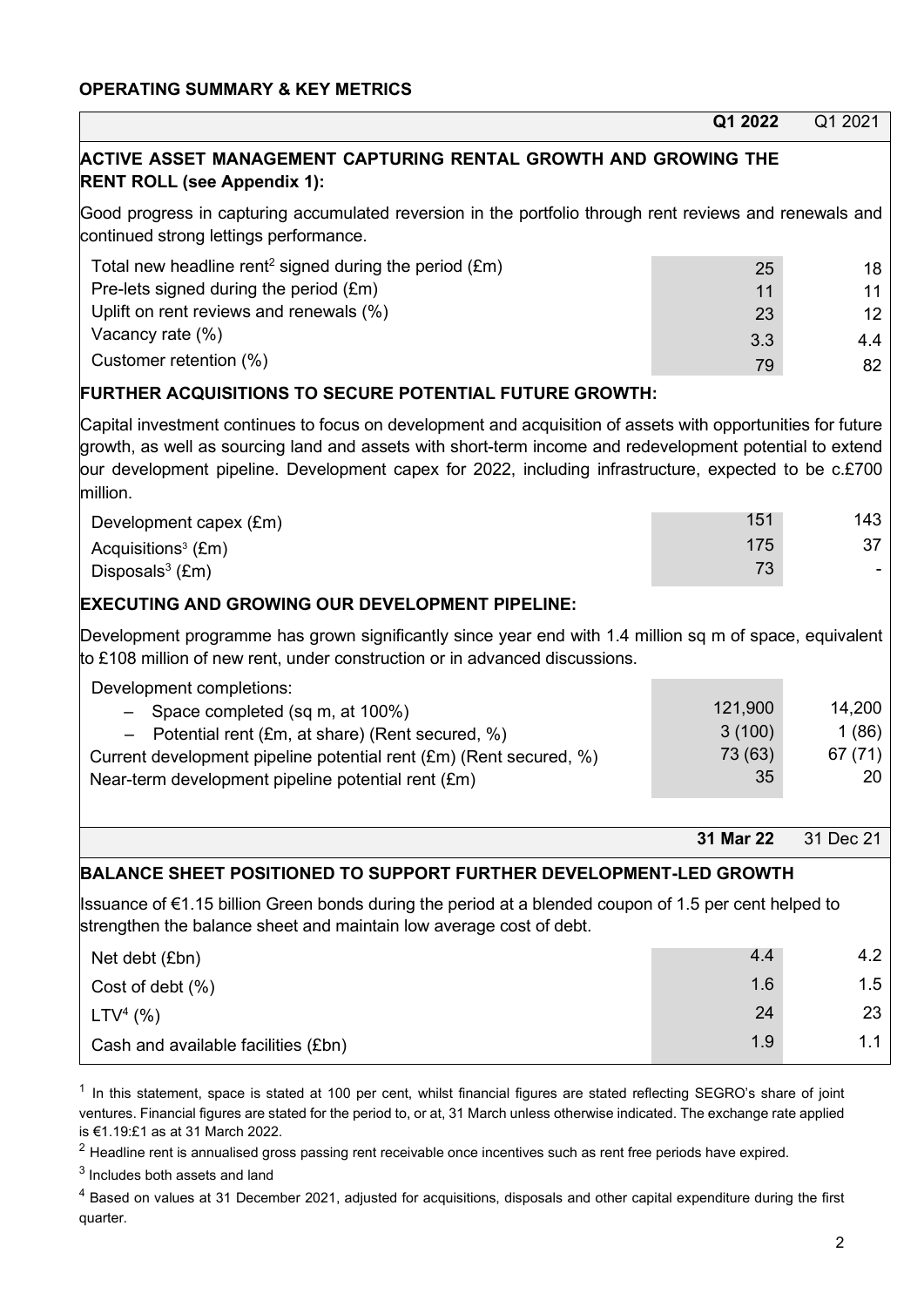## **Appendices**

## **Leasing data for the period to 31 March (£million)1 <sup>2</sup>**

|                                                                              | Q1 2022        | Q1 2021 |
|------------------------------------------------------------------------------|----------------|---------|
| Take-up of existing space (A)                                                | 5              | 3       |
| Space returned <sup>2</sup> (B)                                              | (5)            | (6)     |
| <b>NET ABSORPTION OF EXISTING SPACE (A-B)</b>                                |                | (3)     |
| Other rental movements (rent reviews, renewals,<br>indexation) (C)           | $\overline{7}$ | 2       |
| <b>RENT ROLL GROWTH FROM EXISTING SPACE</b>                                  | 7              | (1)     |
| Take-up of developments completed in the period – pre-<br>let space (D)      | $\overline{2}$ | 1       |
| Take-up of speculative developments completed in the<br>past two years (E)   | $\overline{2}$ | 1       |
| TOTAL TAKE UP (A+C+D+E)                                                      | 16             | 7       |
| Less take-up of pre-lets and speculative lettings signed<br>in prior periods | (2)            |         |
| Pre-lets and lettings on speculative developments signed                     | 11             | 11      |
| in the period for future delivery                                            |                |         |
| <b>RENTAL INCOME CONTRACTED IN THE PERIOD?</b>                               | 25             | 18      |
| Take-back of space for redevelopment                                         | (1)            | (1)     |

*1 All figures reflect headline rent (annualised gross rental income, after the expiry of any rent-free periods), exchange rates at 31 March and include joint ventures at share.*

*2 Excluding space taken back for redevelopment.*

### **CONTACT DETAILS FOR INVESTOR / ANALYST AND MEDIA ENQUIRIES:**

| <b>FTI Consulting</b> | Richard Sunderland / Claire Turvey / Eve Kirmatzis | Tel: +44 (0) 20 3727 1000 |
|-----------------------|----------------------------------------------------|---------------------------|
|                       | Gary Gaskarth (External Communications Manager)    | Tel: +44 (0) 20 7451 9069 |
| <b>SEGRO</b>          | Claire Mogford (Head of Investor Relations)        | Tel: +44 (0) 20 7451 9048 |
|                       | Soumen Das (Chief Financial Officer)               | Tel: +44 (0) 20 7451 9110 |

#### This Trading Update, the most recent Annual Report and other information are available on the SEGRO website at [www.segro.com/investors.](http://www.segro.com/investors)

Neither the content of SEGRO's website nor any other website accessible by hyperlinks from SEGRO's website are incorporated in, or form part of, this announcement.